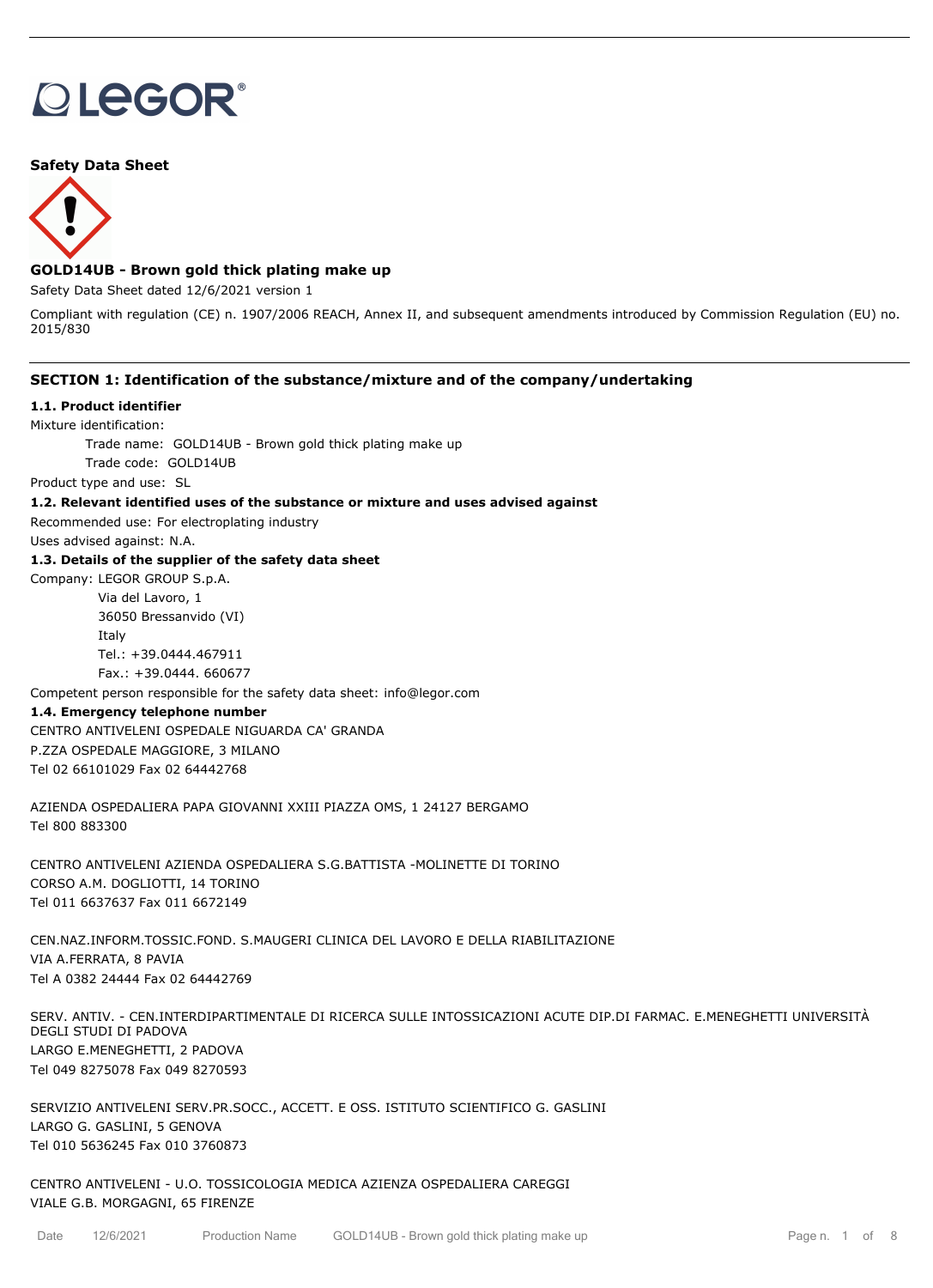CENTRO ANTIVELENI POLICLINICO A.GEMELLI - UNIVERSITA' CATTOLICA DEL SACRO CUORE LARGO F.VITO, 1 ROMA Tel 06 3054343 Fax 06 3051343

CENTRO ANTIVELENI - ISTITUTO DI ANESTESIOLOGIA E RIANIMAZIONE UNIVERSITÀ DEGLI STUDI DI ROMA LA SAPIENZA VIALE DEL POLICLINICO, 155 ROMA Tel 06 49970698 Fax 06 4461967

AZ. OSP. UNIV. FOGGIA V.LE LUIGI PINTO, 1 71122 FOGGIA Tel 0881 732326

CENTRO ANTIVELENI AZIENDA OSPEDALIERA A. CARDARELLI VIA CARDARELLI, 9 NAPOLI Tel 081 7472870 Fax 081 7472880

## **SECTION 2: Hazards identification**



## **2.1. Classification of the substance or mixture**

#### **Regulation (EC) n. 1272/2008 (CLP)**

Eye Irrit. 2 Causes serious eye irritation.

Adverse physicochemical, human health and environmental effects:

No other hazards

**2.2. Label elements**

### **Regulation (EC) No 1272/2008 (CLP):**

## **Pictograms and Signal Words**



**Hazard statements**

H319 Causes serious eye irritation.

#### **Precautionary statements**

| Control providence approximate Append <b>ives</b> of DEACH and colorations and approximate |                                                                                               |  |  |  |
|--------------------------------------------------------------------------------------------|-----------------------------------------------------------------------------------------------|--|--|--|
| P337+P313                                                                                  | If eye irritation persists: Get medical advice/attention.                                     |  |  |  |
| P280                                                                                       | Wear protective gloves/protective clothing/eye protection/face protection/hearing protection/ |  |  |  |
| P <sub>264</sub>                                                                           | Wash  Thoroughly after handling.                                                              |  |  |  |

#### **Special provisions according to Annex XVII of REACH and subsequent amendments:**

None

**2.3. Other hazards**

No PBT Ingredients are present

Other Hazards: No other hazards

## **SECTION 3: Composition/information on ingredients**

## **3.1. Substances**

# N.A.

**3.2. Mixtures**

Mixture identification: GOLD14UB - Brown gold thick plating make up

## **Hazardous components within the meaning of the CLP regulation and related classification:**

| Qty                 | Name | <b>Ident. Numb.</b> Classification |                                 | <b>Registration Number</b> |
|---------------------|------|------------------------------------|---------------------------------|----------------------------|
| 10-15 % Citric acid |      |                                    | CAS: 77-92-9 Eye Irrit. 2, H319 |                            |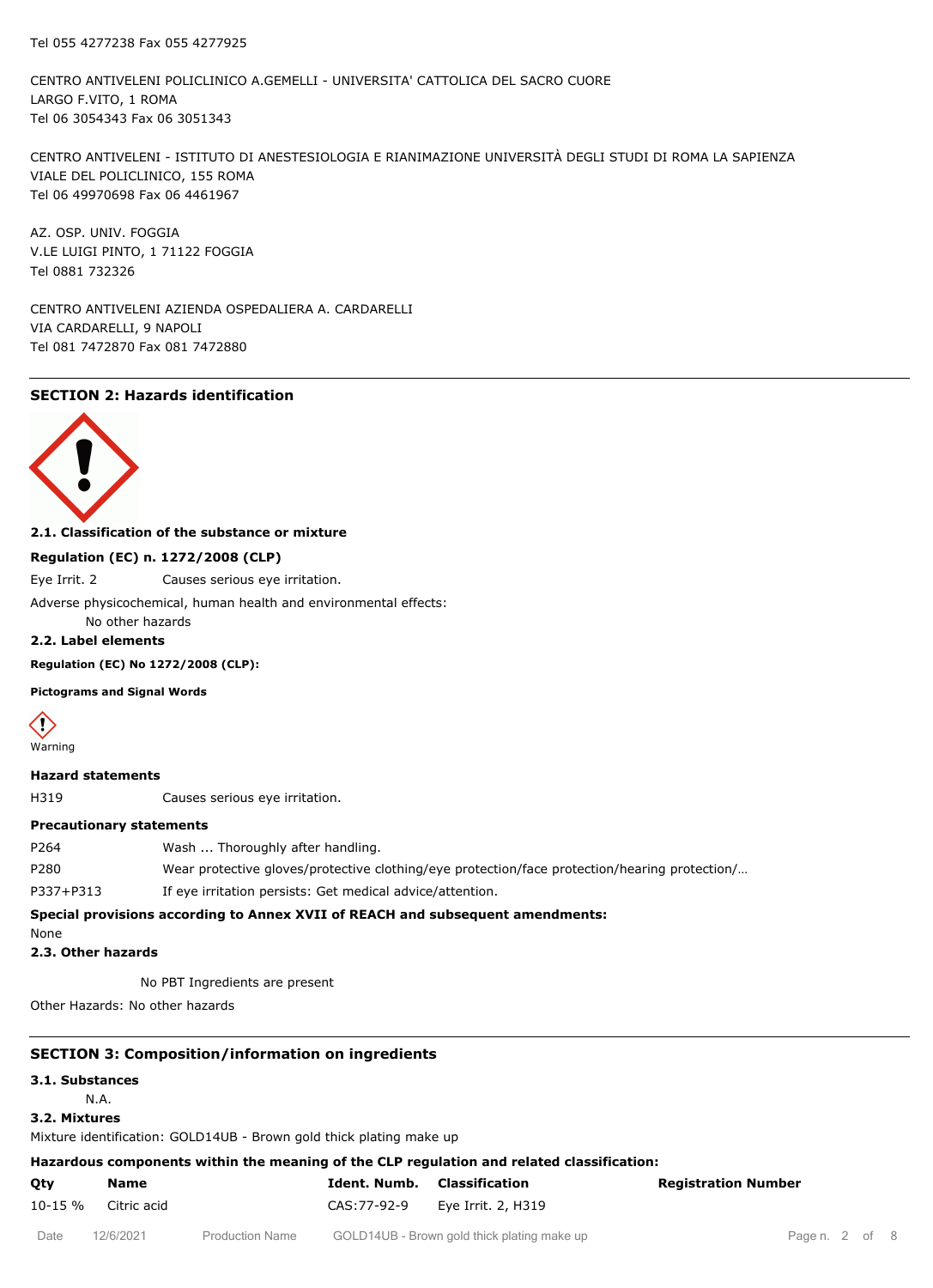## **SECTION 4: First aid measures**

## **4.1. Description of first aid measures**

In case of skin contact:

Immediately take off all contaminated clothing.

Areas of the body that have - or are only even suspected of having - come into contact with the product must be rinsed immediately with plenty of running water and possibly with soap.

Wash thoroughly the body (shower or bath).

Remove contaminated clothing immediatley and dispose off safely.

After contact with skin, wash immediately with soap and plenty of water.

In case of eyes contact:

After contact with the eyes, rinse with water with the eyelids open for a sufficient length of time, then consult an opthalmologist immediately.

Protect uninjured eye.

## In case of Ingestion:

Do not induce vomiting, get medical attention showing the SDS and label hazardous.

In case of Inhalation:

Remove casualty to fresh air and keep warm and at rest.

#### **4.2. Most important symptoms and effects, both acute and delayed**

Eye irritation

Eye damages

#### **4.3. Indication of any immediate medical attention and special treatment needed**

In case of accident or unwellness, seek medical advice immediately (show directions for use or safety data sheet if possible).

#### **SECTION 5: Firefighting measures**

#### **5.1. Extinguishing media**

Suitable extinguishing media:

Water

Carbon dioxide (CO2).

Extinguishing media which must not be used for safety reasons:

None in particular.

#### **5.2. Special hazards arising from the substance or mixture**

Do not inhale explosion and combustion gases.

Burning produces heavy smoke.

## **5.3. Advice for firefighters**

Use suitable breathing apparatus .

Collect contaminated fire extinguishing water separately. This must not be discharged into drains.

Move undamaged containers from immediate hazard area if it can be done safely.

## **SECTION 6: Accidental release measures**

#### **6.1. Personal precautions, protective equipment and emergency procedures**

Wear personal protection equipment.

Remove persons to safety.

See protective measures under point 7 and 8.

#### **6.2. Environmental precautions**

Do not allow to enter into soil/subsoil. Do not allow to enter into surface water or drains.

Retain contaminated washing water and dispose it.

In case of gas escape or of entry into waterways, soil or drains, inform the responsible authorities.

Suitable material for taking up: absorbing material, organic, sand

#### **6.3. Methods and material for containment and cleaning up**

Suitable material for taking up: absorbing material, organic, sand

Wash with plenty of water.

## **6.4. Reference to other sections**

See also section 8 and 13

## **SECTION 7: Handling and storage**

## **7.1. Precautions for safe handling**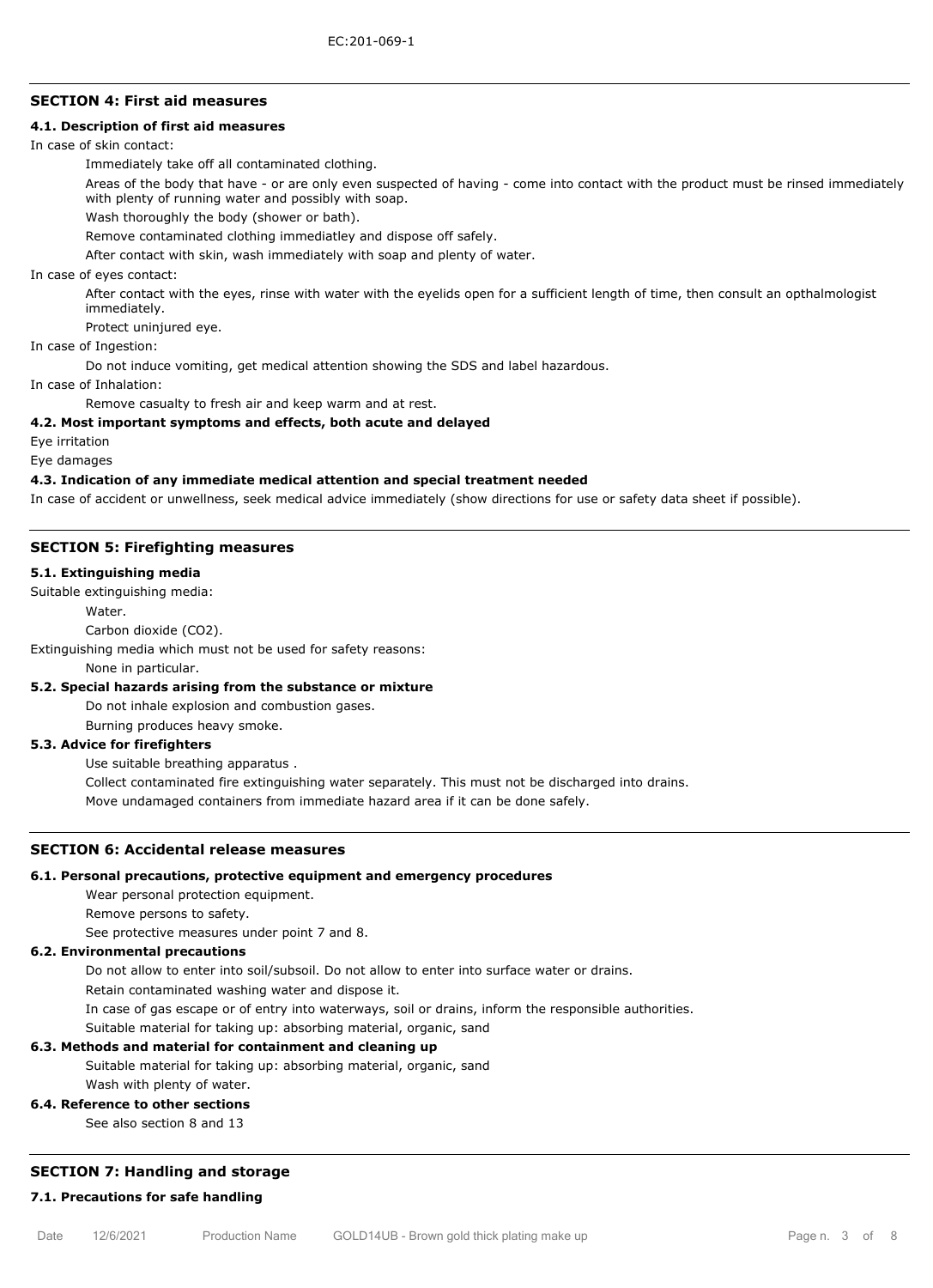Avoid contact with skin and eyes, inhaltion of vapours and mists. Don't use empty container before they have been cleaned. Before making transfer operations, assure that there aren't any incompatible material residuals in the containers. Contamined clothing should be changed before entering eating areas. Do not eat or drink while working. See also section 8 for recommended protective equipment.

## **7.2. Conditions for safe storage, including any incompatibilities**

keep far from light; DZLEG\_006

Incompatible materials:

None in particular.

Instructions as regards storage premises:

Adequately ventilated premises.

# **7.3. Specific end use(s)**

Recommendation(s) None in particular Industrial sector specific solutions: None in particular

## **SECTION 8: Exposure controls/personal protection**

## **8.1. Control parameters**

No data available

## **8.2. Exposure controls**

Eye protection:

Face protection shield.

Protection for skin:

Safety shoes.; Protection sleeves.

Protection for hands:

NR (natural rubber, natural latex).; PVC (polyvinyl chloride).

Respiratory protection:

Mask with filter "B", grey colour; Combination filtering device (DIN EN 141).; Container device with compressed air (DIN EN 137).; Fresh-air tube device (DIN EN 138).

# Thermal Hazards:

N.A.

Environmental exposure controls: N.A.

Hygienic and Technical measures

N.A.

## **SECTION 9: Physical and chemical properties**

## **9.1. Information on basic physical and chemical properties**

**Physical State** N.A. **Appearance and colour: Brown liquid Odour:** Odourless **Odour threshold:** N.A. **pH:** 3,80 **Melting point / freezing point:** N.A. **Initial boiling point and boiling range:** N.A. **Flash point:** N.A. **Evaporation rate:** N.A. **Upper/lower flammability or explosive limits:** N.A. **Vapour density:** N.A. **Vapour pressure:** N.A. **Relative density:** N.A. **Solubility in water:** N.A. **Solubility in oil:** N.A. **Partition coefficient (n-octanol/water):** N.A. **Auto-ignition temperature:** N.A. **Decomposition temperature:** N.A. **Viscosity:** N.A. **Explosive properties:** N.A.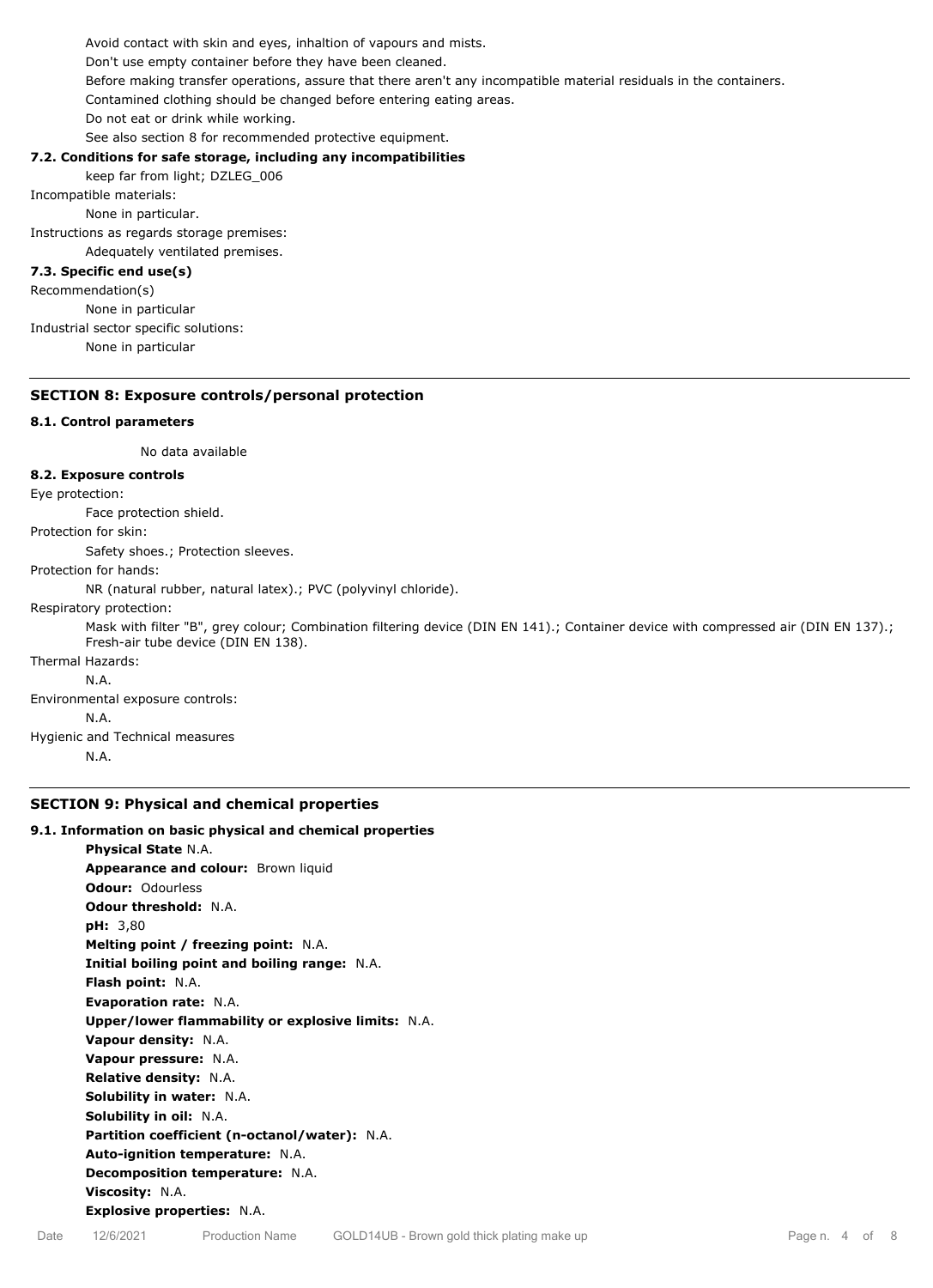**Oxidizing properties:** N.A. **Solid/gas flammability:** N.A.

**9.2. Other information**

**VOC** N.A.

**Substance Groups relevant properties** N.A. **Miscibility:** N.A. **Conductivity:** N.A.

#### **SECTION 10: Stability and reactivity**

#### **10.1. Reactivity**

Stable under normal conditions

- **10.2. Chemical stability**
- Data not Available.
- **10.3. Possibility of hazardous reactions** None.

## **10.4. Conditions to avoid**

Stable under normal conditions.

# **10.5. Incompatible materials**

None in particular.

**10.6. Hazardous decomposition products** None.

## **SECTION 11: Toxicological information**

## **11.1. Information on toxicological effects**

## **Toxicological Information of the Preparation**

| a) acute toxicity                    | Not classified                                                   |  |  |
|--------------------------------------|------------------------------------------------------------------|--|--|
|                                      | Based on available data, the classification criteria are not met |  |  |
| b) skin corrosion/irritation         | Not classified                                                   |  |  |
|                                      | Based on available data, the classification criteria are not met |  |  |
| c) serious eye damage/irritation     | The product is classified: Eye Irrit. 2(H319)                    |  |  |
| d) respiratory or skin sensitisation | Not classified                                                   |  |  |
|                                      | Based on available data, the classification criteria are not met |  |  |
| e) germ cell mutagenicity            | Not classified                                                   |  |  |
|                                      | Based on available data, the classification criteria are not met |  |  |
| f) carcinogenicity                   | Not classified                                                   |  |  |
|                                      | Based on available data, the classification criteria are not met |  |  |
| g) reproductive toxicity             | Not classified                                                   |  |  |
|                                      | Based on available data, the classification criteria are not met |  |  |
| h) STOT-single exposure              | Not classified                                                   |  |  |
|                                      | Based on available data, the classification criteria are not met |  |  |
| i) STOT-repeated exposure            | Not classified                                                   |  |  |
|                                      | Based on available data, the classification criteria are not met |  |  |
| j) aspiration hazard                 | Not classified                                                   |  |  |
|                                      | Based on available data, the classification criteria are not met |  |  |

## **SECTION 12: Ecological information**

#### **12.1. Toxicity**

Adopt good working practices, so that the product is not released into the environment. Eco-Toxicological Information:

## **List of Eco-Toxicological properties of the product**

Not classified for environmental hazards.

No data available for the product

### **12.2. Persistence and degradability**

N.A.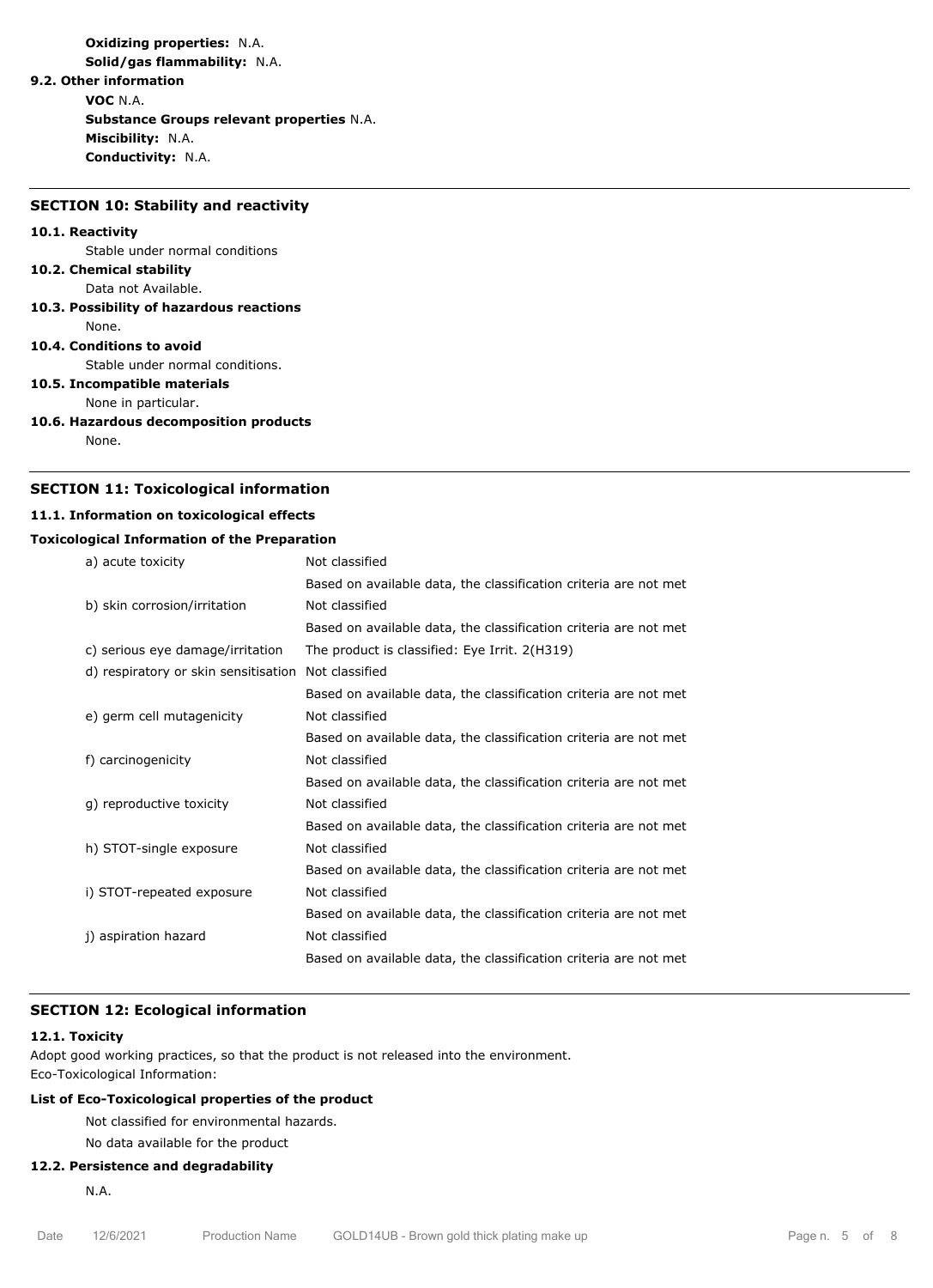#### **12.3. Bioaccumulative potential**

N.A.

#### **12.4. Mobility in soil**

N.A.

## **12.5. Results of PBT and vPvB assessment**

No PBT Ingredients are present

#### **12.6. Other adverse effects**

N.A.

## **SECTION 13: Disposal considerations**

## **13.1. Waste treatment methods**

Recover if possible. In so doing, comply with the local and national regulations currently in force.

## **SECTION 14: Transport information**

Not classified as dangerous in the meaning of transport regulations.

# **14.1. UN number**

N.A.

# **14.2. UN proper shipping name**

N.A.

## **14.3. Transport hazard class(es)**

ADR-Class: N/A N.A.

## **14.4. Packing group**

N.A.

# **14.5. Environmental hazards**

N.A.

## **14.6. Special precautions for user**

```
N.A.
```
Road and Rail ( ADR-RID ) :

N.A.

Air ( IATA ) :

```
Sea ( IMDG ) :
```
N.A.

## **14.7. Transport in bulk according to Annex II of MARPOL and the IBC Code**

N.A.

## **SECTION 15: Regulatory information**

## **15.1. Safety, health and environmental regulations/legislation specific for the substance or mixture**

Dir. 98/24/EC (Risks related to chemical agents at work) Dir. 2000/39/EC (Occupational exposure limit values) Regulation (EC) n. 1907/2006 (REACH) Regulation (EC) n. 1272/2008 (CLP) Regulation (EC) n. 790/2009 (ATP 1 CLP) and (EU) n. 758/2013 Regulation (EU) n. 286/2011 (ATP 2 CLP) Regulation (EU) n. 618/2012 (ATP 3 CLP) Regulation (EU) n. 487/2013 (ATP 4 CLP) Regulation (EU) n. 944/2013 (ATP 5 CLP) Regulation (EU) n. 605/2014 (ATP 6 CLP) Regulation (EU) n. 2015/1221 (ATP 7 CLP) Regulation (EU) n. 2016/918 (ATP 8 CLP) Regulation (EU) n. 2016/1179 (ATP 9 CLP) Regulation (EU) n. 2017/776 (ATP 10 CLP) Regulation (EU) n. 2018/669 (ATP 11 CLP) Regulation (EU) n. 2018/1480 (ATP 13 CLP) Regulation (EU) n. 2019/521 (ATP 12 CLP) Regulation (EU) 2015/830 Restrictions related to the product or the substances contained according to Annex XVII Regulation (EC) 1907/2006 (REACH) and subsequent modifications: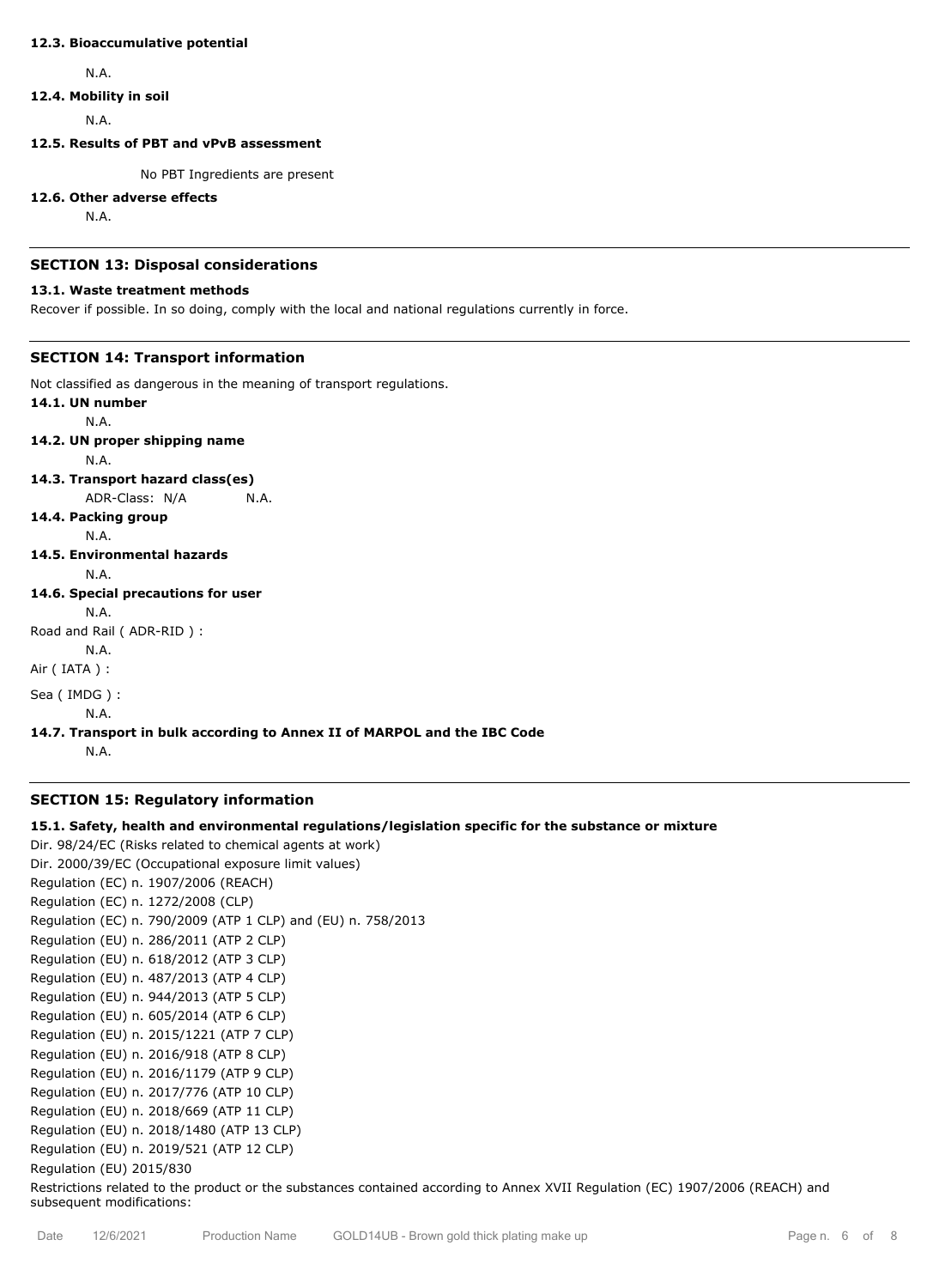#### Restrictions related to the product: 3

Restrictions related to the substances contained: None

Provisions related to directive EU 2012/18 (Seveso III):

## N.A.

#### **Regulation (EU) No 649/2012 (PIC regulation)**

#### No substances listed

German Water Hazard Class.

Class 3: extremely hazardous.

SVHC Substances:

No data available

#### **15.2. Chemical safety assessment**

No Chemical Safety Assessment has been carried out for the mixture.

#### **SECTION 16: Other information**

| Code | <b>Description</b> |
|------|--------------------|
|------|--------------------|

H319 Causes serious eye irritation.

## **Code Hazard class and hazard category Description**

3.3/2 Eye Irrit. 2 Eye irritation, Category 2

#### **Classification and procedure used to derive the classification for mixtures according to Regulation (EC) 1272/2008**

**[CLP]:**

### **Classification according to Regulation Classification procedure (EC) Nr. 1272/2008** 3.3/2 Calculation method

This document was prepared by a competent person who has received appropriate training.

Main bibliographic sources:

ECDIN - Environmental Chemicals Data and Information Network - Joint Research Centre, Commission of the European Communities

SAX's DANGEROUS PROPERTIES OF INDUSTRIAL MATERIALS - Eight Edition - Van Nostrand Reinold

The information contained herein is based on our state of knowledge at the above-specified date. It refers solely to the product indicated and constitutes no guarantee of particular quality.

It is the duty of the user to ensure that this information is appropriate and complete with respect to the specific use intended.

This MSDS cancels and replaces any preceding release.

Legend to abbreviations and acronyms used in the safety data sheet:

ACGIH: American Conference of Governmental Industrial Hygienists

ADR: European Agreement concerning the International Carriage of Dangerous Goods by Road.

AND: European Agreement concerning the International Carriage of Dangerous Goods by Inland Waterways

ATE: Acute Toxicity Estimate

ATEmix: Acute toxicity Estimate (Mixtures)

BCF: Biological Concentration Factor

BEI: Biological Exposure Index

BOD: Biochemical Oxygen Demand

CAS: Chemical Abstracts Service (division of the American Chemical Society).

CAV: Poison Center

CE: European Community

CLP: Classification, Labeling, Packaging.

CMR: Carcinogenic, Mutagenic and Reprotoxic

COD: Chemical Oxygen Demand

COV: Volatile Organic Compound

CSA: Chemical Safety Assessment

CSR: Chemical Safety Report

DMEL: Derived Minimal Effect Level

DNEL: Derived No Effect Level.

DPD: Dangerous Preparations Directive

DSD: Dangerous Substances Directive

EC50: Half Maximal Effective Concentration

ECHA: European Chemicals Agency

EINECS: European Inventory of Existing Commercial Chemical Substances.

ES: Exposure Scenario